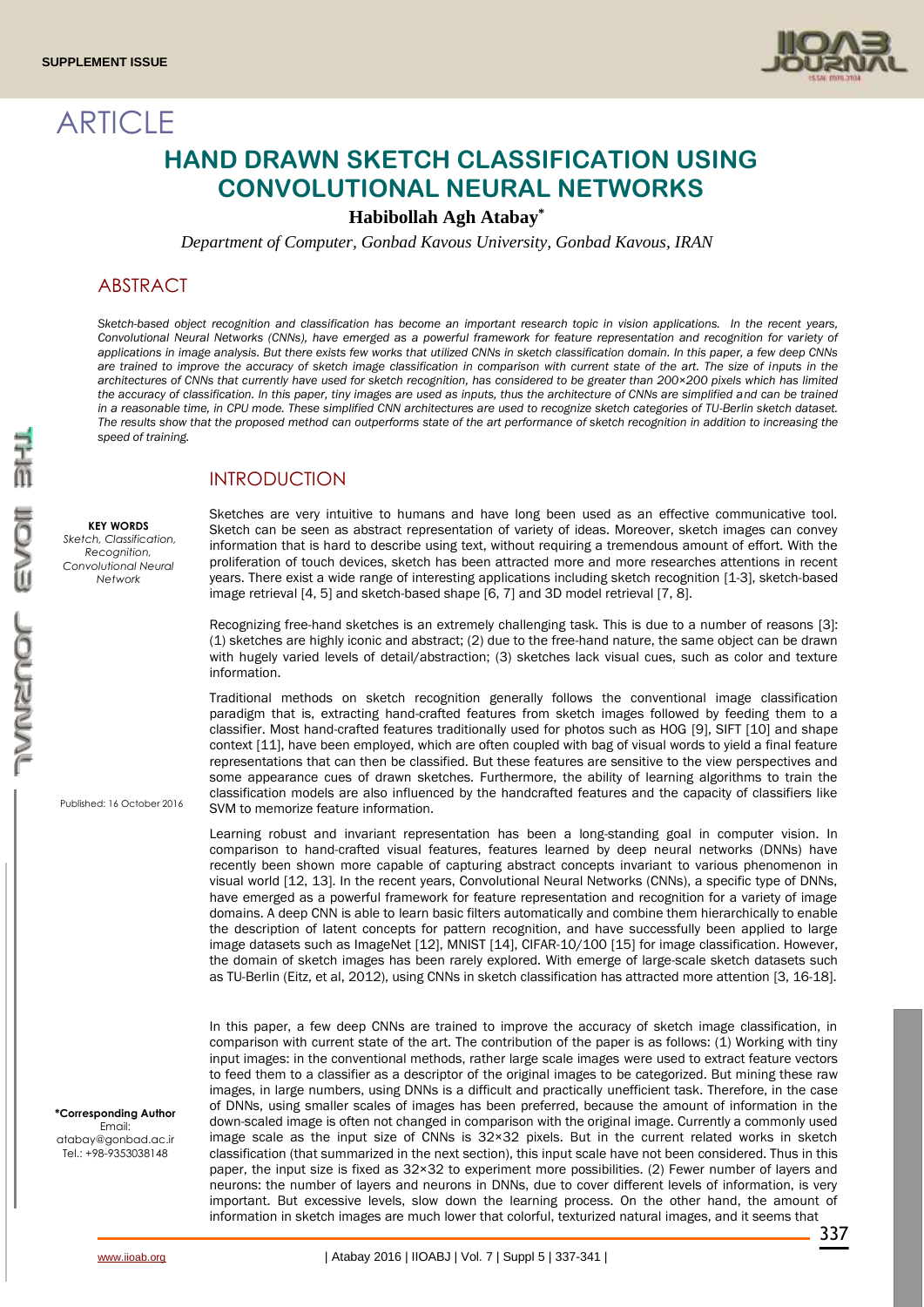

CNNs can process such images without need of very deep architectures like AlexNet [12]. Therefore this paper tries to use simple but powerful networks that can be trained in CPU mode (i.e. not to use GPU hardware to accelerate training process) in an affordable amount of time. (3) Accuracy of classification: it is found that these simple architectures outperforms state-of-the-art performance for sketch recognition, without the need for large scale input images, complicated augmentations, specific activation functions and response normalization. The recognition frameworks are evaluated on TU-Berlin [1], the publicly available benchmark dataset, containing thousands of freehand sketches.

The rest of the paper is organized as follows: first the related literature is reviewed in the second section. Then the trained CNN architectures, used in this work, are presented. The experiments and results are showed in fourth section and the paper is concluded in the final section.

### RELATED WORKS

In the first attempt to utilize CNNs to recognize hand-drawn sketches and object categories, [16], two popular CNNs – AlexNet CNN [12] and a modified version of LeNet CNN [14] were used for experiments, and results showed minor improvements over the conventional state-of-the-art.

The major work on utilizing Deep CNNs for free-hand sketch recognition was Sketch-a-Net which firstly was introduced in [17] and further revised in [3]. Sketch-a-Net aimed to exploit the unique characteristics of sketches, including multiple levels of abstraction and being sequential in nature. In the work, ensemble fusion and pre-training strategies were applied to boost the recognition performance. Compared to the earlier version of Sketch-a-Net, a number of modifications were applied in the latest network. In the second version, the authors used stroke timing and geometry information to define a data augmentation strategy that synthesizes sketches at varying abstraction levels, and deformed them to achieve a richer training set and to alleviate the problem of over-fitting to scarce sketch data. They achieved 77.95% classification accuracy on TU-Berlin sketch dataset [1].

The very recent attempt in this area is [18], where another deep convolutional neural network, similarly named SketchNet, was proposed for sketch classification. But the main purpose of the paper is to automatically learn the shared structures that exist between sketch images and real images. In order to do this, a triplet was composed of sketch, positive and negative real image that was developed as the input of the neural network. The authors used SoftMax as lost function and ranked the results to make the positive pairs to obtain a higher score comparing over negative ones to achieve robust representation. To construct the auxiliary repository, the real images were collected from the web which covered all the sketch categories in the TU-Berlin sketch dataset. To extract the real reference images for each training sketch, first a preliminary model was trained based on AlexNet [12] following the fine-tuning process. Afterwards, the top K predicted category labels of each training sketch were extracted based on the pre-trained AlexNet model. For each training sketch, the most visual similar real images were found from the image sets of top predicted categories to construct the training pairs. Thus, the sketch with the real images which is in the same class was used to generate the positive image pair while the sketch with the real images which is in distinct classes was defined as negative image pair. SketchNet contained three subnets: R-Net was used to extract features from the real images. S-Net was applied on the sketch images. And C-Net was proposed to discover the common structures between real images and sketches. Finally, the predictions were merged together to achieve the final results. The best classification accuracy, achieved in the paper on TU-Berlin sketch benchmark, was 80.42%.

Another related paper that used CNNs in sketch recognition is [19], in which a CNN based classifier for 3D shapes using 2D image renderings of those shapes was proposed. In particular, a CNN was trained on a fixed set of rendered views of a 3D shape and was provided with a single view at test time. The authors used their method as a data augmentation method and applied in the context of sketch recognition on SketchClean dataset [2]. SketchClean is a simpler version of TU-Berlin sketch dataset [1] on which humans can achieve 93% recognition accuracy compared to 73% on original dataset. They achieved 87.2% sketch classification accuracy on this simplified dataset.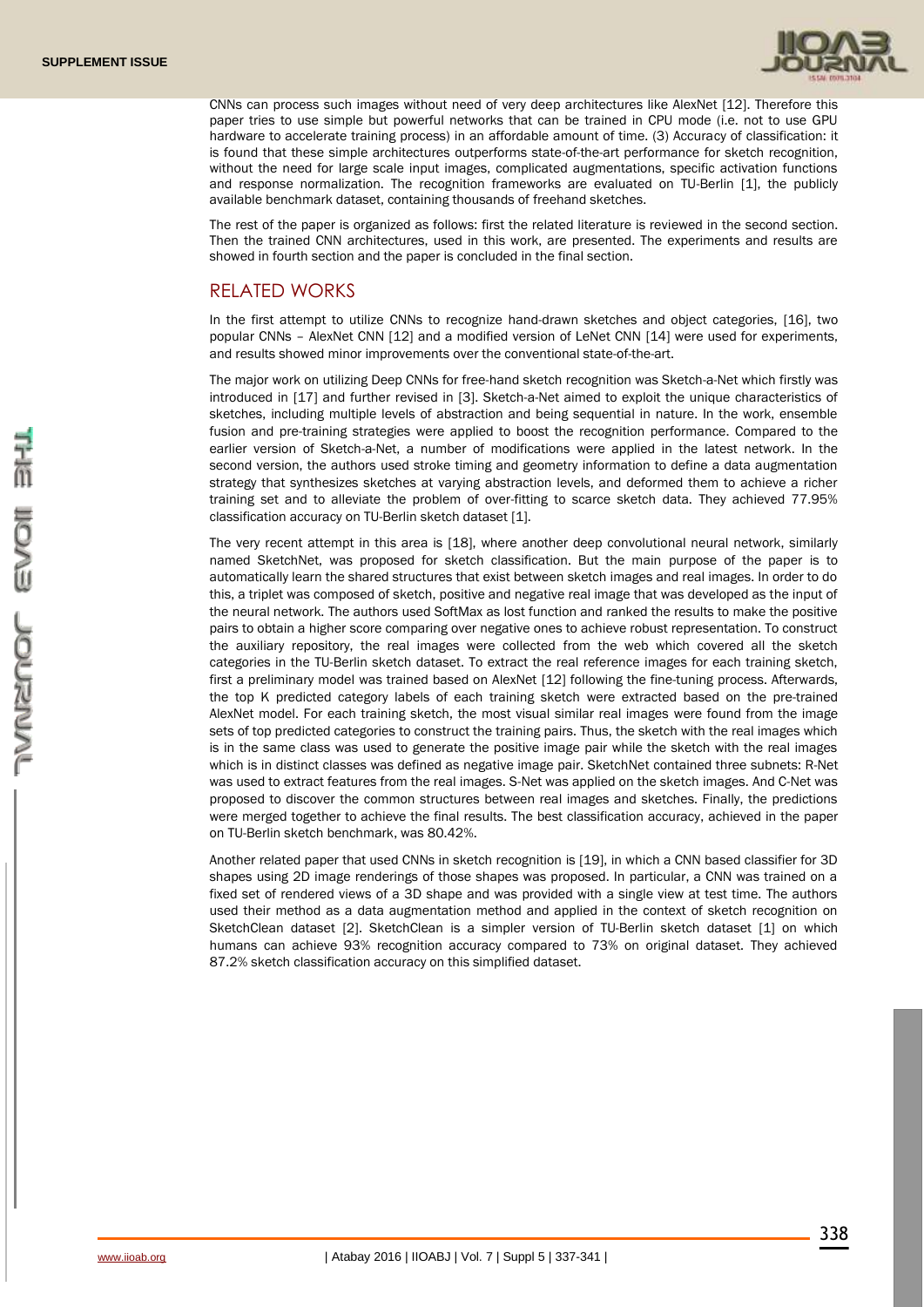

| Layers         | <b>MNIST-CNN</b>                   | <b>CIFAR-CNN</b>                   | <b>TS-CNN</b>                      |
|----------------|------------------------------------|------------------------------------|------------------------------------|
| Input          | 32×32×1×20                         | 32×32×1×64                         | 32×32×1×96                         |
| L1             | $Conv - 5x5 - 1$                   | $Conv - 3x3 - 1$                   | $Conv - 5x5 - 1$                   |
|                | Pool $-2x^2-2$                     | Pool $-3x3 - 3$                    | Pool - $3\times3$ - 2              |
| Input          | $14 \times 14 \times 20 \times 40$ | $10\times10\times64\times128$      | 14x14x96x192                       |
| L2             | Conv $-5x5 - 1$                    | $Conv - 3x3 - 1$                   | Conv $-5x5 - 1$                    |
|                | Pool - $2 \times 2 - 2$            | Pool - $2 \times 2 - 2$            | Pool $-3x3 - 2$                    |
| Input          | 5x5x40x150                         | 4x4x128x256                        | 4x4x192x192                        |
| L <sub>3</sub> | Conv $-3x3 - 1$                    | $Conv - 3x3 - 1$                   | $Conv - 3x3 - 1$                   |
|                | Pool $-2x^2-2$                     | Pool $-2x^2-2$                     |                                    |
| Input          | $1 \times 1 \times 150 \times 250$ | $1 \times 1 \times 256 \times 128$ | 2x2x192x192                        |
| L4             | Conv - $1 \times 1 - 1$            | Conv - $1 \times 1 - 1$            | Conv - $1 \times 1$ - 1            |
| Input          | $1 \times 1 \times 150 \times 250$ | 1×1×128×250                        | $2 \times 2 \times 192 \times 250$ |
| L4             | ----                               | Conv - $1 \times 1 - 1$            | Conv - 1×1 - 1                     |
| Loss           | SoftMax                            |                                    |                                    |

#### **Table 1:** The architecture of proposed CNNs

In all above mentioned works, input images have considered greater than 200×200 pixels and extensive endeavors have been applied to achieve the results. But at the point of view of this paper, such a great size (for deep CNNs to work on) is not necessary, specifically on sketch datasets. It is possible to work with smaller sizes and achieve even better results with modification of current state-of-the-art CNN architectures.

### TRAINED CNN ARCHITECTURES

Designing an architecture for CNN is an important step to achieve impressive results on vision problems. Architectures may vary with type of images and especially when input image sizes are different. In this paper, the size of input images is considered to be 32×32 pixels thus the CNN architectures, proposed in previous works, cannot be applied without modifications on these images (for example applying 15×15 filters in the first layer of the CNN, in the case of Sketch-a-Net, on input size of 32×32 pixels is not rational). Therefor the architectures that were used before (Sato et al, 2015) to classify images of size 32×32 pixels include MNIST-CNN and CIFAR-CNN and an architecture that inspired from [20] (for ease of reference, is named TS-CNN, stands for Tiny Sketch CNN) were trained to sketch classification task. These architectures are described in [Table 1].

In all networks, the ReLU activation function [12] was used for each convolutional layer and MaxPooling for each pooling layer. In the architectures, randomness to the networks, such as Dropout [21] or DropConnect [22] was not imposed during training. In [Table 1], records named "Input" specifies the map size and the number of inputs and output maps of the below and the above layer; the first and second elements are the width and height of the input (output) map of the layer below (above), and the third and fourth elements are the number of input (output) maps of the below (above) layer and the number of output (input) maps of the below (above) layer, respectively. Also, the definition of layers in [Table 1] consists of three parts; type of layer, filter size and stride length, respectively. The fully connected layers are defined as convolutional layers with the filter size of 1×1 as it is conventional in MatConvNet [23]. The final layer has 250 output units corresponding to 250 categories of the dataset, upon which a SoftMax loss is placed.

# EXPERIMENTAL RESULTS



In this section, the results of the proposed methods on the task of sketch classification are presented. The

Fig. 1: Comparison of training and validation curves of the proposed networks.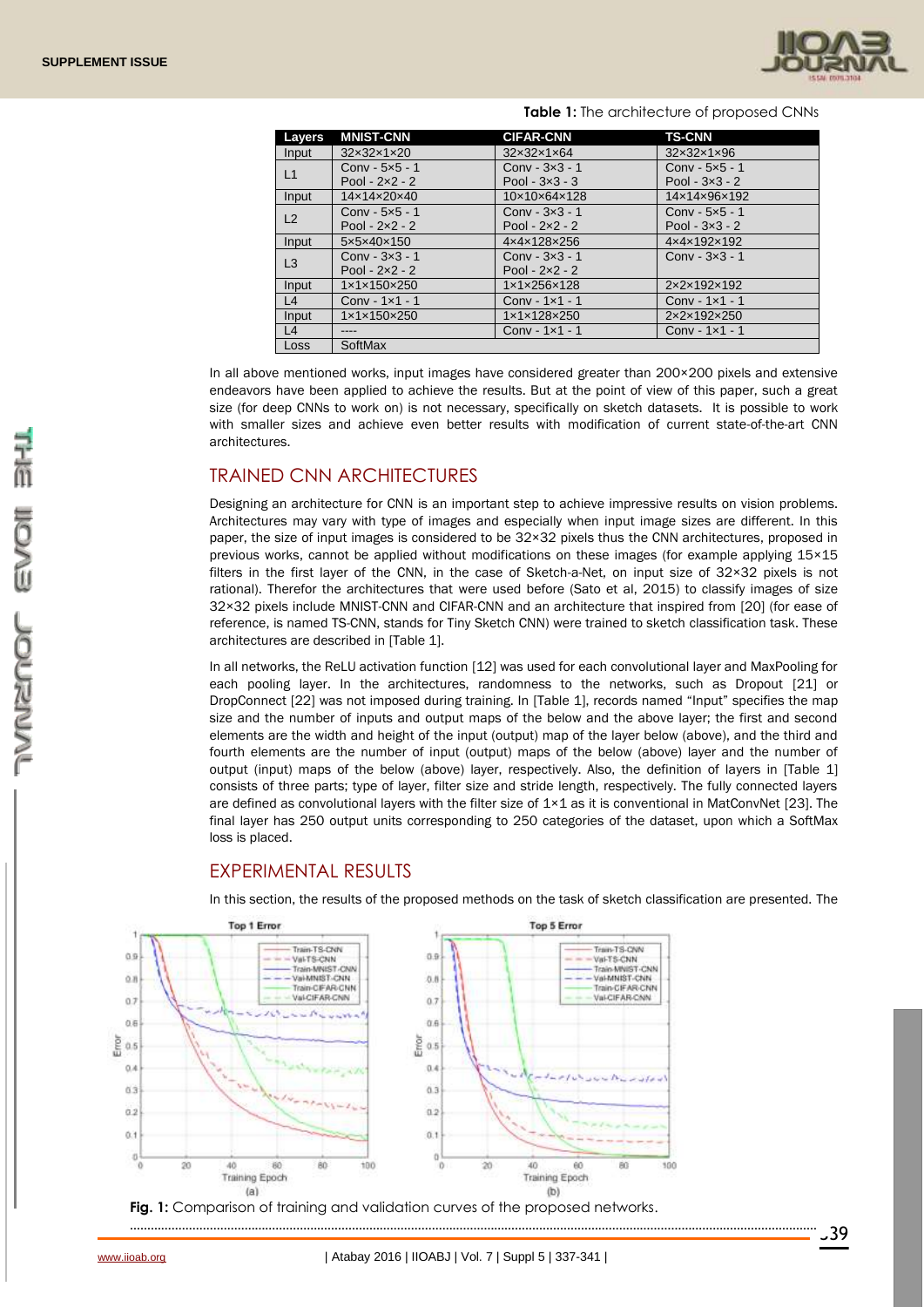

#### **Table 2:** The classification results of the CNNs for sketch recognition on TU-Berlin sketch benchmark

| Method           | Top 5 Accuracy | <b>Top 1 Accuracy</b> |
|------------------|----------------|-----------------------|
| <b>TSCNN</b>     | 98.97          | 89.17                 |
| Sketch-a-Net     | ---            | 77.95%                |
| CIFAR-CNN        | 86.42          | 62.70                 |
| SketchNet        | 80.42%         | ---                   |
| <b>MNIST-CNN</b> | 63.93          | 35.01                 |

networks are implemented using MatConvNet [23] on the TU-Berlin sketch dataset [1]. All images are down-scaled to 32×32 pixels and each pixel's value is converted to range [0, 1]. The conventional data augmentation methods are applied by replicating the sketches with a number of transformations. Specifically, for each input sketch, horizontal reflection and horizontal and vertical shifts (3 pixels) are done. These data augmentation strategies increase the training data size by a factor of 10. These 200000 images are randomly split into 70% train, 10% validation and 20% test sets.

In all experiments, the networks are trained by stochastic gradient descent with 0.9 momentum. The learning rate is set to be 0.001. The weight decay parameter is 0.0005. Initial weights are selected randomly from standard normal distribution, multiplied by 0.01. The mini-batch size is set to 100. All networks were trained up to 100 epochs. Overall training takes less than one day based on a PC with 3.30 GHz CPU and 8 GB RAM, using CPU mode. The training and validation curves of all three networks are depicted in [Fig. 1].

In [Fig. 1] the training process of CNNs can be compared. This figure demonstrates that TSCNN converges faster than the other CNNs. This quick convergence also lead to the better results after 100 epochs.

The sketch recognition results of the proposed CNNs, compared to the related works, are reported in [Table 2]. The results of SketchNet and Sketch-a-Net are stated as they were reported in corresponding works, (Zhang, et al, 2016) and (Yu, et al, 2016), respectively. In the case of SketchNet, only top 1 accuracy was mentioned in the original paper and for Sketch-a-Net the authors does not specified the type of accuracy thus it is considered as the top 1 accuracy. This table shows that TS-CNN significantly outperforms other methods, especially in comparison with SketchNet and Sketch-a-Net which specifically designed for sketch classification.

The results show that working with small size of input images, not only eliminates the need for additional layers but also increases the accuracy of learning. This phenomenon is reasonable because the sketches are so powerful in conveying information, even in small size and for CNNs working with small sized input is more convenient.

It must be noted that the architectures examined in this work were inspired from other related works and most of the hyper-parameters were set to the best common values. Thus, the results can be even better by applying recent modifications and discoveries on deep neural networks.

#### **CONCLUSIONS**

In this paper, a few different CNN architectures inspired by latest achievements on training DNNs were applied to sketch classification task with tiny input sketches. It is observed that small input size, dramatically improves the current classification accuracies on TU-Berlin sketch benchmark and simplifies the CNN architectures which also lead to increase in speed of training. Most of the hyper parameters in this work are set to common best fixed values, thus it is not hard to believe that even better results can be achieved with further investigations on architectures and hyper parameters and applying recent modifications and discoveries on deep neural networks.

#### CONFLICT OF INTEREST

There is no conflict of interest.

ACKNOWLEDGEMENTS None

FINANCIAL DISCLOSURE None

#### **REFERENCES**

- [1] Eitz M, Hays J, Alex, M. [2012] How do humans sketch objects? ACM Trans. Graph, 31, 44:1-:10.
- [2] Schneider, R.G, Tuytelaars, T. [2014] Sketch classification and classification-driven analysis using fisher vectors. ACM Transactions on Graphics (TOG). 33:174.
- [3] Yu Q, Yang Y, Liu F, Song Y.-Z, Xiang T, Hospedales TM. [2016] Sketch-a-Net: A Deep Neural Network that Beats Humans. International Journal of Computer Vision. 1-15.
- [4] Eitz, M, Hildebrand, K, Boubekeur, T, Alexa, M. [2011]

**DESCRIPTION** 

EVOI

Sketch-based image retrieval: Benchmark and bag-offeatures descriptors. IEEE Transactions on Visualization and Computer Graphics. 17: 1624-1636.

- [5] Hu R, Collomosse, J. [2013] A performance evaluation of gradient field hog descriptor for sketch based image retrieval. Computer Vision and Image Understanding. 117: 790-806.
- 340 convolutional neural networks. In: Proceedings of the [6] Wang F, Kang L, Li Y. Sketch-based 3d shape retrieval using